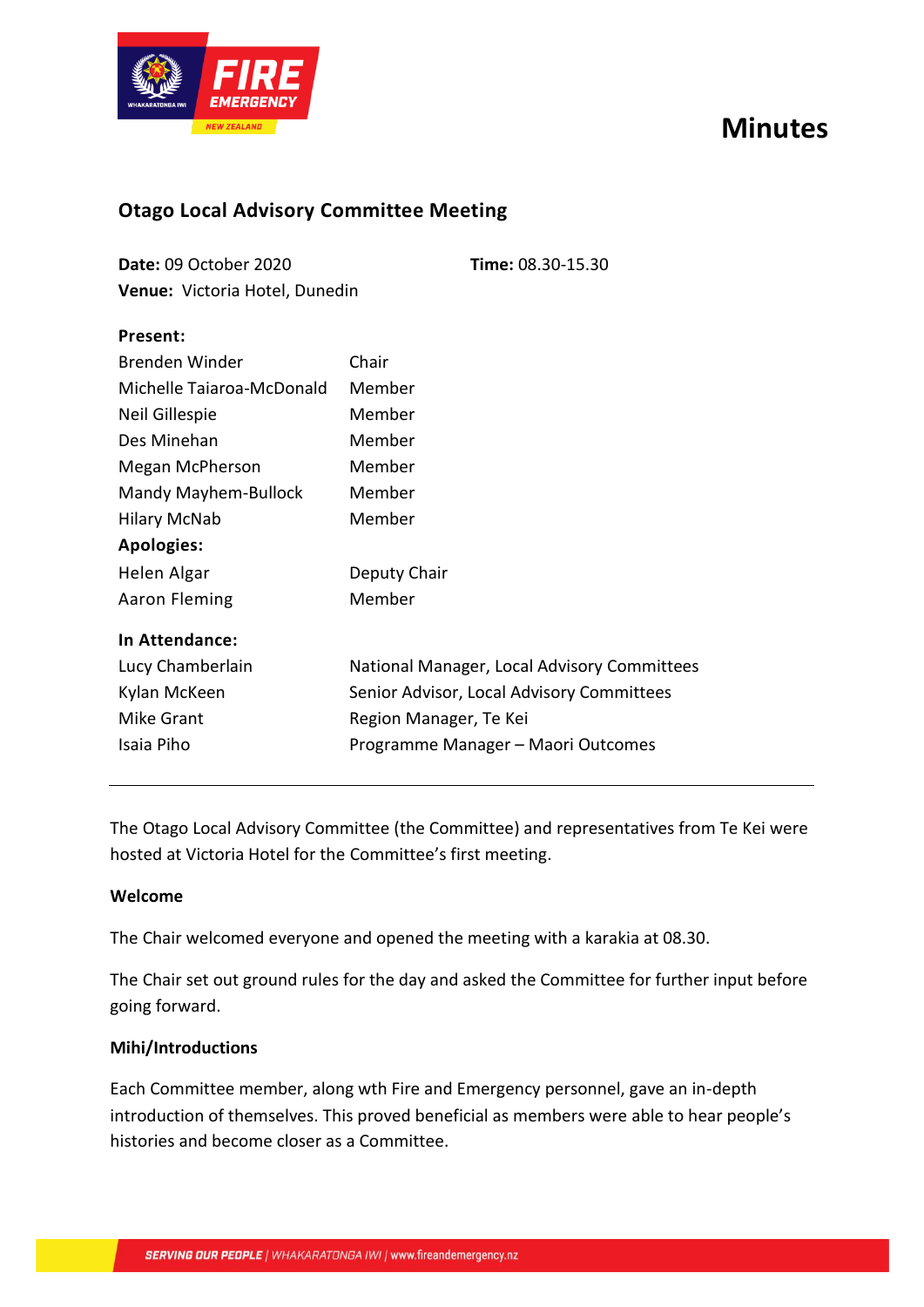#### **Workplan**

The Committee were led by the National Local Advisory Committee (LAC) team to successfully complete their 2020/21 annual workplan.

#### **Stakeholder Engagement**

The Committee mapped its community stakeholders and the existing connections/relationships that each member has in relation to the community sector. Stakeholders were then prioritised according to Otago LAC boundary risks, challenges and opportunities, the Terms of Reference and Board Expectations.

Prioritiy groups and sectors for engagement during the 2020-21 year will be:

- **Iwi/hapū**
- **Civil Defence Emergency Management (along with Joint Committees of Mayors)**
- **Volunteers**
- **Forestry**
- **Youth/Education**
- **Agricultural industries**
- **Conservation**
- **Territory/Regional Authorities**
- **Tourism**
- **Health/Wellbeing/Community**
- **Emergency Management sector**
- **Principles of Engagement**

The Committee agreed that iwi/hapu will be acknowledged as partners and as mana whenua.

The way in which the Committee will engage was not discussed due to the meeting finishing. This will be an agenda item at meeting #2 (11.11.2020).

#### **Reporting to the Board**

The Committee drafted the content of the October Board Report.

#### **Closing comments**

The Committee thanked the National LAC team for their facilitation and to the region team for its support. Also noted was the successful foundations laid down over the day through partnership with local leaders, the Pou Takawaenga and Fire and Emergency.

The meeting closed at 15.30.